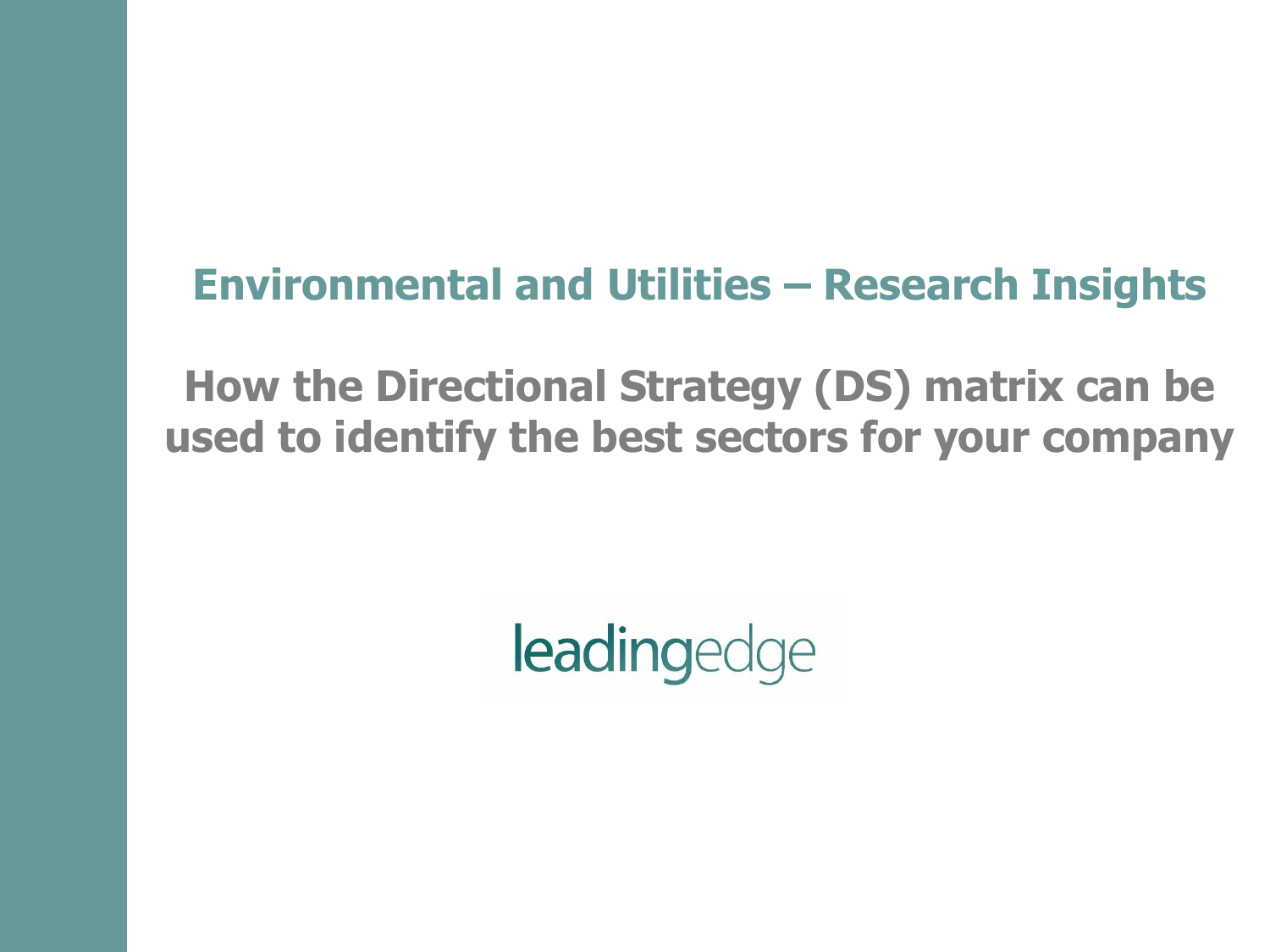#### **Developing the right strategic direction for your company can be helped by using analytical tools**

- $\triangleright$  A tool that you can use to help prioritise your target market sectors is the Directional Strategy Matrix
- $\triangleright$  This tool allows you to evaluate the whole market in a logical and methodical way and to focus on the sectors that you can become experts in and dominate
- $\triangleright$  The Directional Strategy Matrix is used by a number of companies and management consultancies. At Leading Edge we have used it on numerous occasions
- $\triangleright$  However, like any tool, it depends on getting the right information together before you start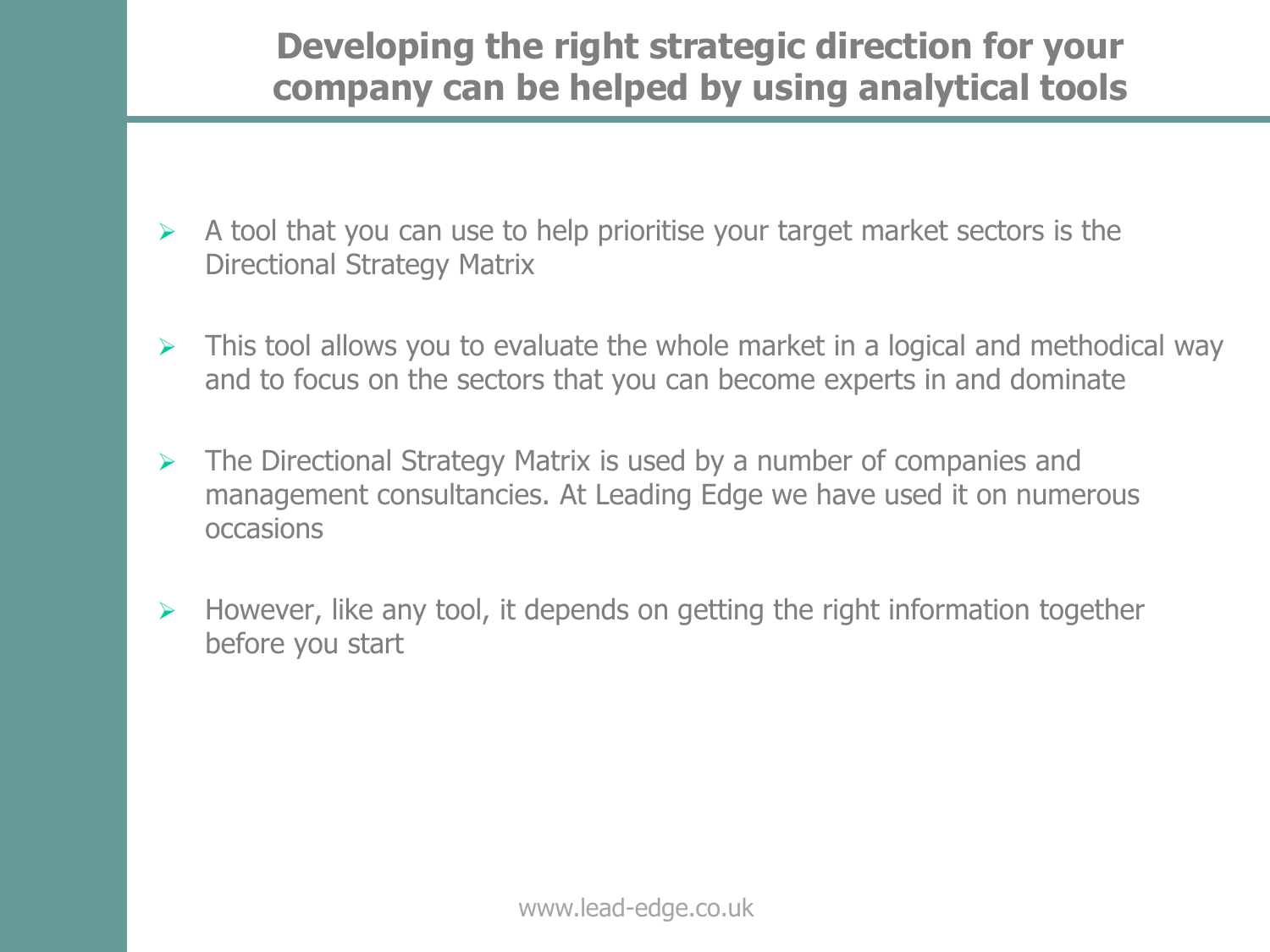#### **There are two main areas where data is required to use this strategic tool**

| <b>Market data</b>                                                                                                                                                                                                                                                                                                                                                                                                                                                                                                                                     | <b>Company data</b>                                                                                                                                                                                                                                                                                                                                                                                                                                                                                                                                                                                           |
|--------------------------------------------------------------------------------------------------------------------------------------------------------------------------------------------------------------------------------------------------------------------------------------------------------------------------------------------------------------------------------------------------------------------------------------------------------------------------------------------------------------------------------------------------------|---------------------------------------------------------------------------------------------------------------------------------------------------------------------------------------------------------------------------------------------------------------------------------------------------------------------------------------------------------------------------------------------------------------------------------------------------------------------------------------------------------------------------------------------------------------------------------------------------------------|
| What makes a market attractive to your<br>company? Typical questions to answer<br>include:                                                                                                                                                                                                                                                                                                                                                                                                                                                             | What factors make your company competitive<br>in a market? Typical questions to answer<br>include:                                                                                                                                                                                                                                                                                                                                                                                                                                                                                                            |
| • What is the market's current size and is it<br>growing?<br>• Are the barriers to entry to the market high<br>or low?<br>How competitive is the market and how will<br>$\bullet$<br>customers respond to a new competitor?<br>• Is the majority of the market concentrated<br>in the hands of a few powerful customers?<br>• Which aspects of the product or service<br>offering do customers value most?<br>• What are the historic margin levels in the<br>market?<br>• What is the current regulatory environment<br>like and how might it change? | • What is your company's current share of<br>the market?<br>• Are you able to meet market demands and<br>make a healthy margin?<br>• How well do you understand your<br>customers' needs?<br>• Do you have a good knowledge of the<br>market's characteristics?<br>• How does your product & service offering<br>compare to the competition?<br>• How flexible is your company in terms of<br>adapting to the changes in the market?<br>• What technical expertise do you have that<br>you can offer to customers in the market?<br>Do you have a good reputation and strong<br>brand presence in the market? |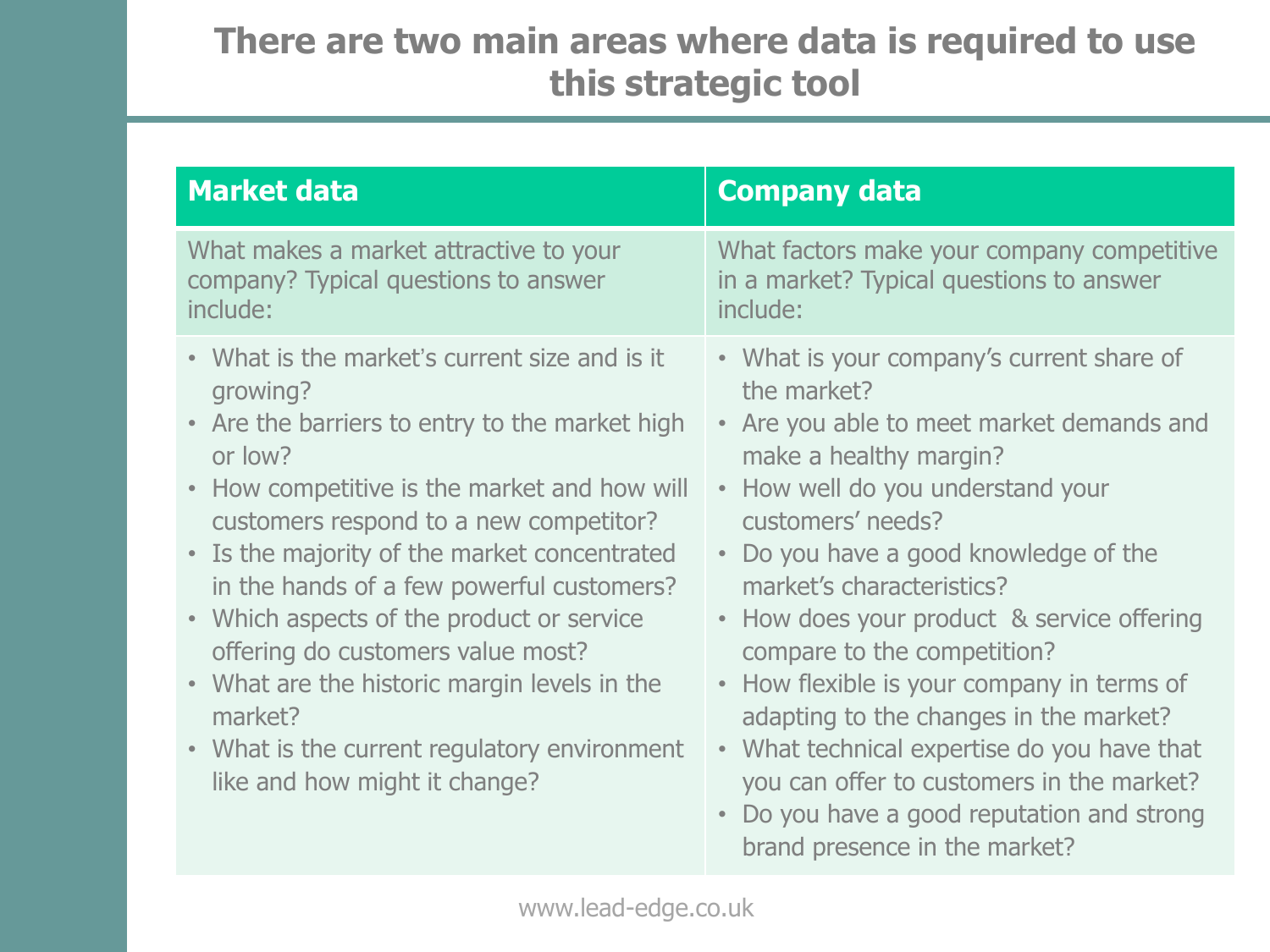### **Key steps to the process**

- 1. The first step is to take the sectors you work in or products/services you offer and determine the overall size of the market
- 2. Then you need to assess your competitive strengths by deciding what weighting to give each of the factors you want to cover (see previous page for examples)
- 3. You then need to repeat the process and weight the factors chosen for the market attractiveness section
- 4. The number of areas you take into account is not important, although it should be less than ten for a better focus
- 5. For each of the factors you are discussing you then need to give your own company a score for on a scale of 1-10 against it. For example, you may have a lack of track record in a market so you only score a 2 out of 10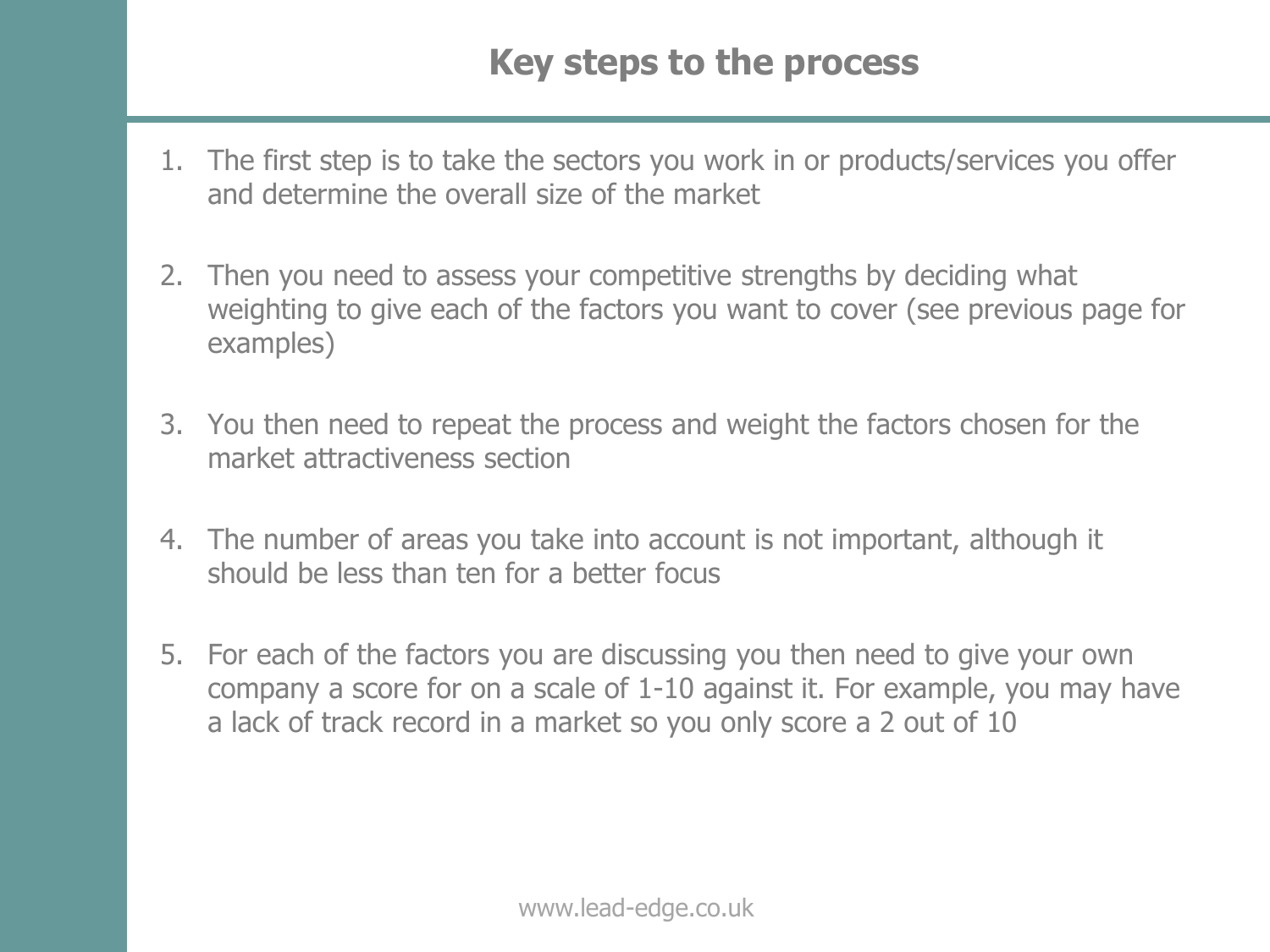#### **There are some key points to keep in mind as you go through the process**

- $\triangleright$  It is important to take your competitors into account when you are evaluating the market. It's one thing saying you are good at servicing a market, but if your competitors are equally good or even better then you should mark down your own performance to compensate for this
- $\triangleright$  It is vital to get the whole senior management team familiar with the relevant research to be involved in an honest discussion
- $\triangleright$  The debate may bring out information that some people aren't aware of and will ensure the key factors are discussed properly and given the correct weightings and scores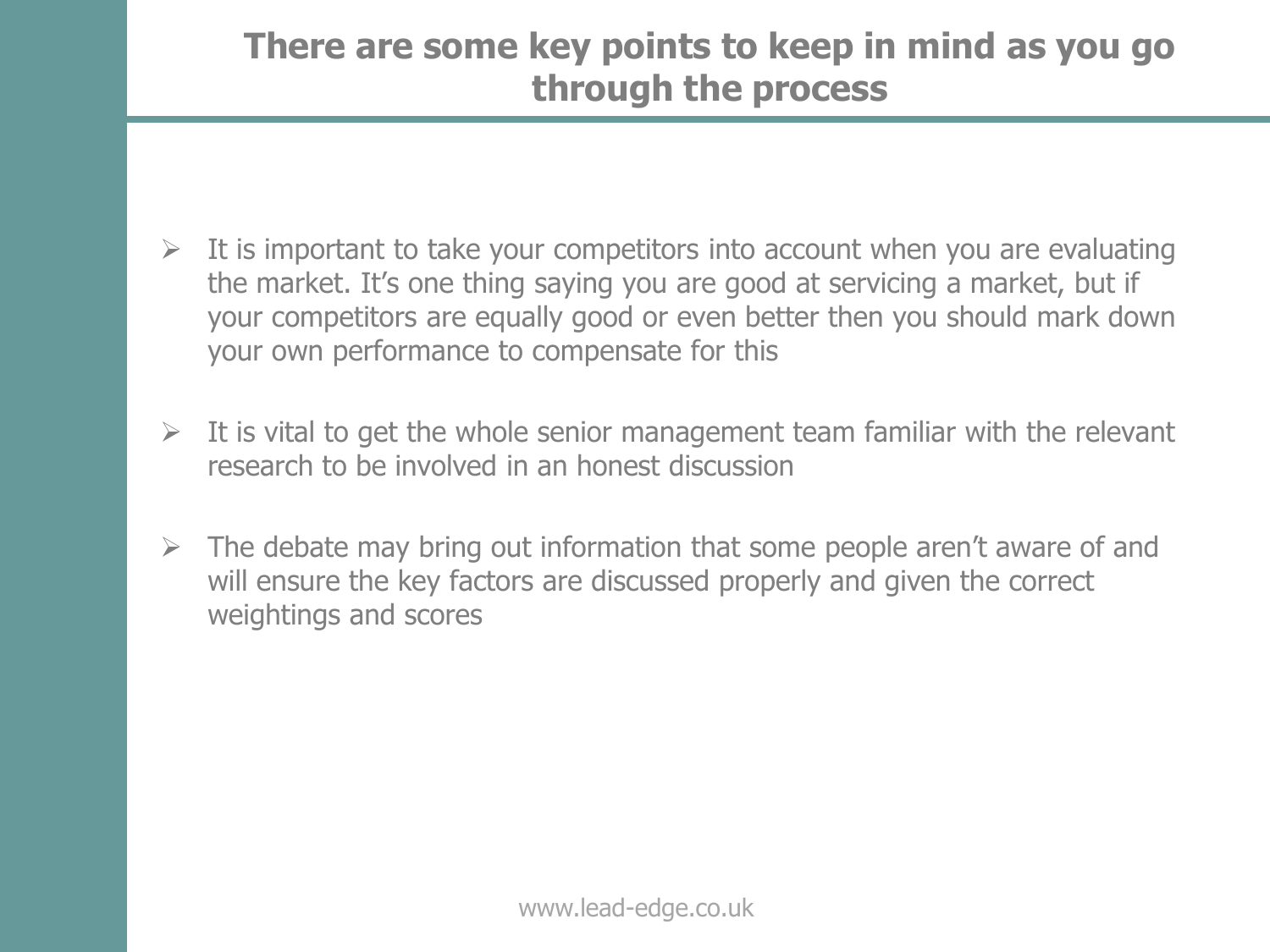#### **An example of the output from the process**



www.lead-edge.co.uk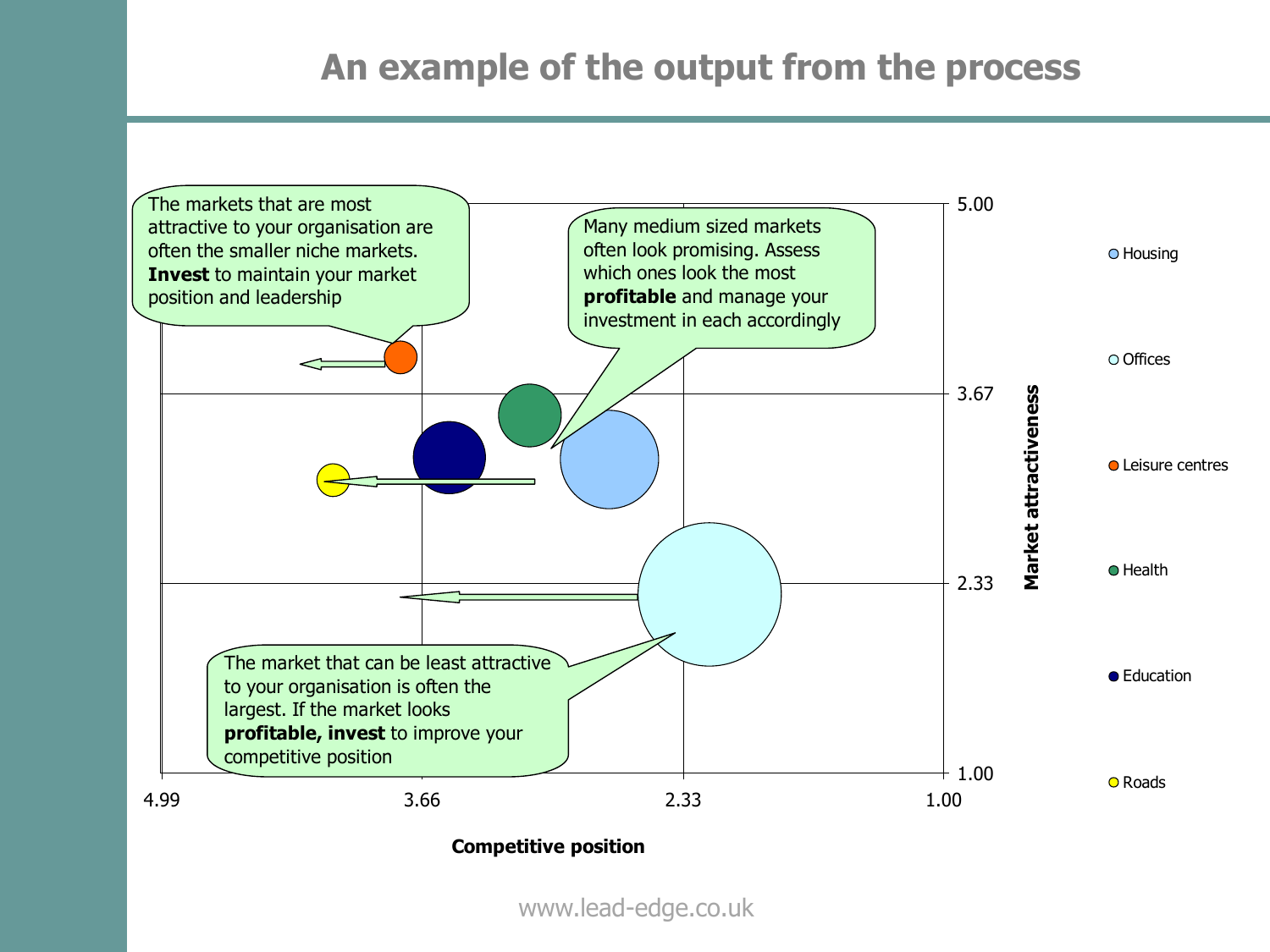#### **How to interpret the output of the DS Matrix**

- $\triangleright$  The circles at the highest point on the vertical scale (market attractiveness) are the most attractive to your company
- $\triangleright$  The circles furthest to the left along the bottom axis (competitive position) would be the ones where the company performs the best
- $\triangleright$  The circles nearest to the top left hand corner will be the best prospects for the company to perform well in and the ones furthest away from the top left will be the least attractive to you
- $\triangleright$  The area of each circle represents the total market size
- $\triangleright$  If the data is available you can also slice the circles up to show the market share of your company compared to the total market size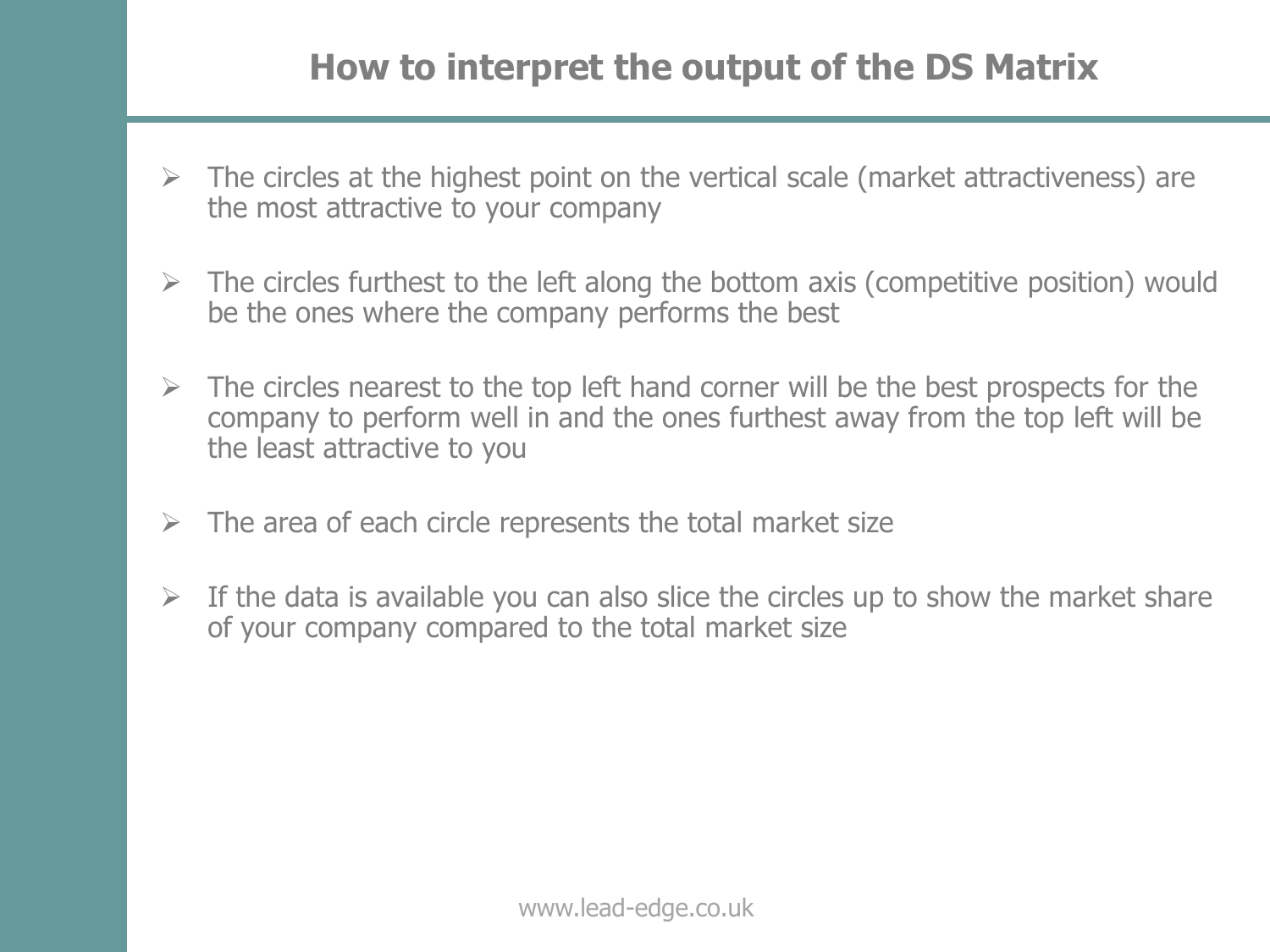### **The Directional Strategy Matrix can help in other parts of your strategy development**

- $\triangleright$  You can also use this tool to help develop your SWOT analysis (ie strengths and weaknesses, opportunities and threats). The highest scores for the internal assessment produce your company's strengths and the lowest your company's weaknesses. These are important because they relate to the things you can change and be in control of
- $\triangleright$  Your high and low factors in the market attractiveness factors will give you the opportunities and threats. These are the things you have to account for when you look at which markets you are going for and what you need to change in your organisation to be better in it
- $\triangleright$  Going through this process allows you to develop a number of possible marketing strategies for your company
- $\triangleright$  This process is iterative because some of the initial objectives may prove unrealistic or not sufficiently challenging and so may need to be revisited. This will help refine the strategy further